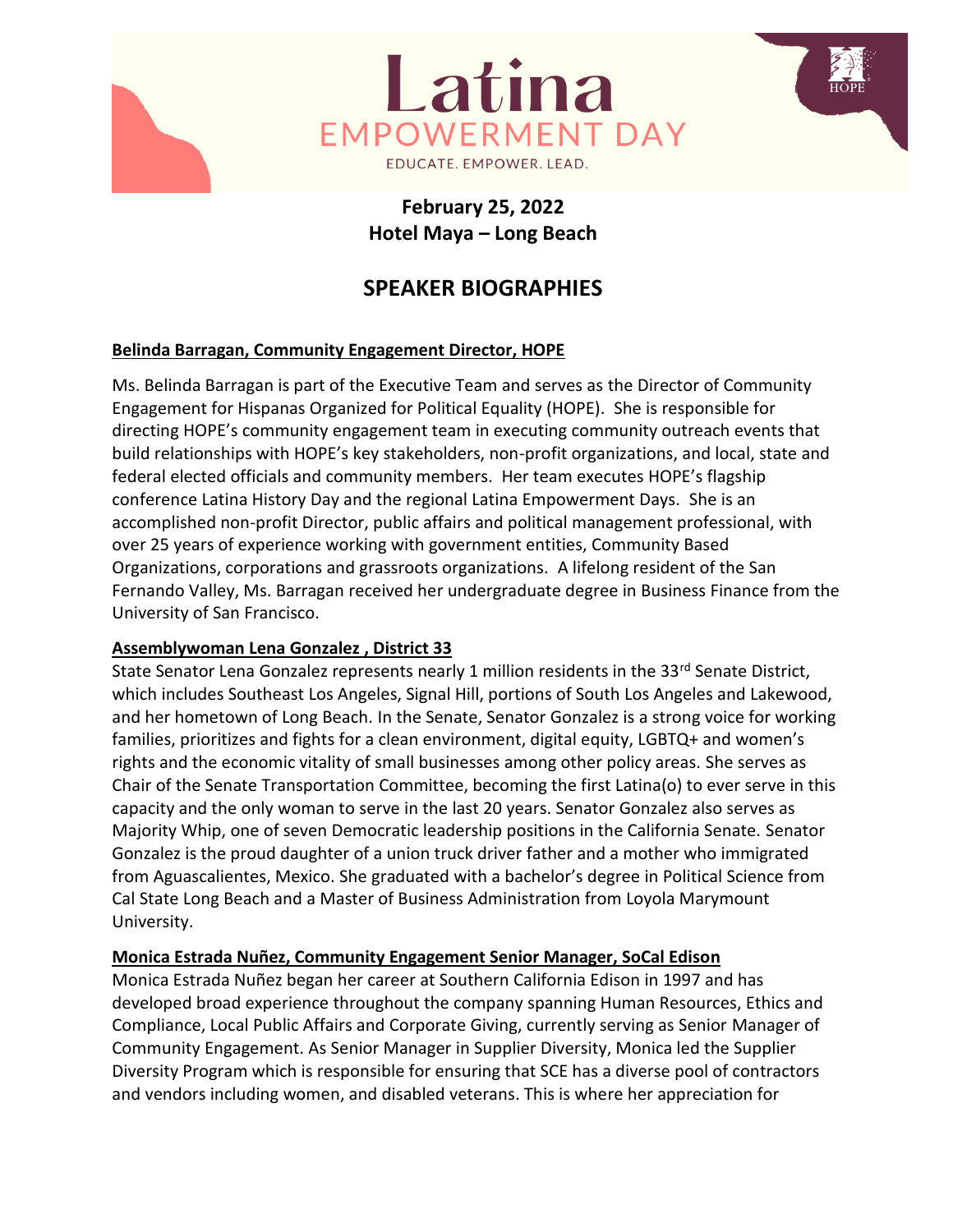

# Latina **EMPOWERMENT DAY** EDUCATE. EMPOWER. LEAD.

Diversity and Inclusion was born and later went on to earn a Diversity and Inclusion Certificate from Cornell University. Monica's career led her to Corporate Giving where she managed a team and budget for grants and sponsorships and led community engagement and outreach to community-based organizations. In 2016, Monica joined Local Public Affairs (LPA) as part of the Issues Management team. In 2020, Monica joined the Corporate Communications & Philanthropy team as the Community Engagement Senior Manager where she and her team are responsible for community relationship building. Monica holds a Bachelor of Arts degree from University of California at Los Angeles and a Master's in Public Administration/Management from New York University. Monica is married and has two daughters, Miranda and Arianna.

#### **Peter Kosa, Regional Banking Senior Manager, Wells Fargo**

For over 20 years, Peter Kosa has been a leader in the Financial Services Industry. He is currently the District Manager for the Greater Long Beach District of Wells Fargo Bank, where he oversees 11 retail banking locations with over 110 team members. Prior to his current role, he was the Business Area Manager for the Orange County Region. In his 11 years with Wells Fargo Bank, Peter has lead with integrity and a dedication to personal accountability as he works to find ways to better serve his customers' financial needs.

## **Briana Calleros, Director of Community Education, SUMA Wealth**

Briana M. Calleros is a strong advocate for creative solutions to achieve community empowerment with policy experience in education, nonprofit, and government**.** As Director of Community Education at SUMA Wealth, she oversees the SUMA Academy platform by breaking down complex financial concepts to create relatable and accessible educational content. She has a personal connection to this work as a "peak millennial" navigating her personal world of finance hoping to also generate wealth in her *familia*. Briana's career goal is to increase participation and inclusion for our *comunidad*.

## **Sara Ochoa, Regional Banking Manager, Wells Fargo**

## **Erica Urenda, Regional Banking Manager – Small Business, Wells Fargo**

## **Vanessa Spagnoli, Policy Director, HOPE**

In Vanessa's decade of advocacy and legislative experience, she has been instrumental in the passage of major bills that directly impact the lives and experiences of children and youth impacted by California's Foster Care system at California Youth Connection (CYC) as their Deputy Director of Advocacy and Training. In her current role at HOPE (Hispanas Organized for Political Equality), Vanessa serves as their Policy Director and is responsible for expanding the organization's advocacy footprint by supporting advocacy, research and uplifting the Latina voice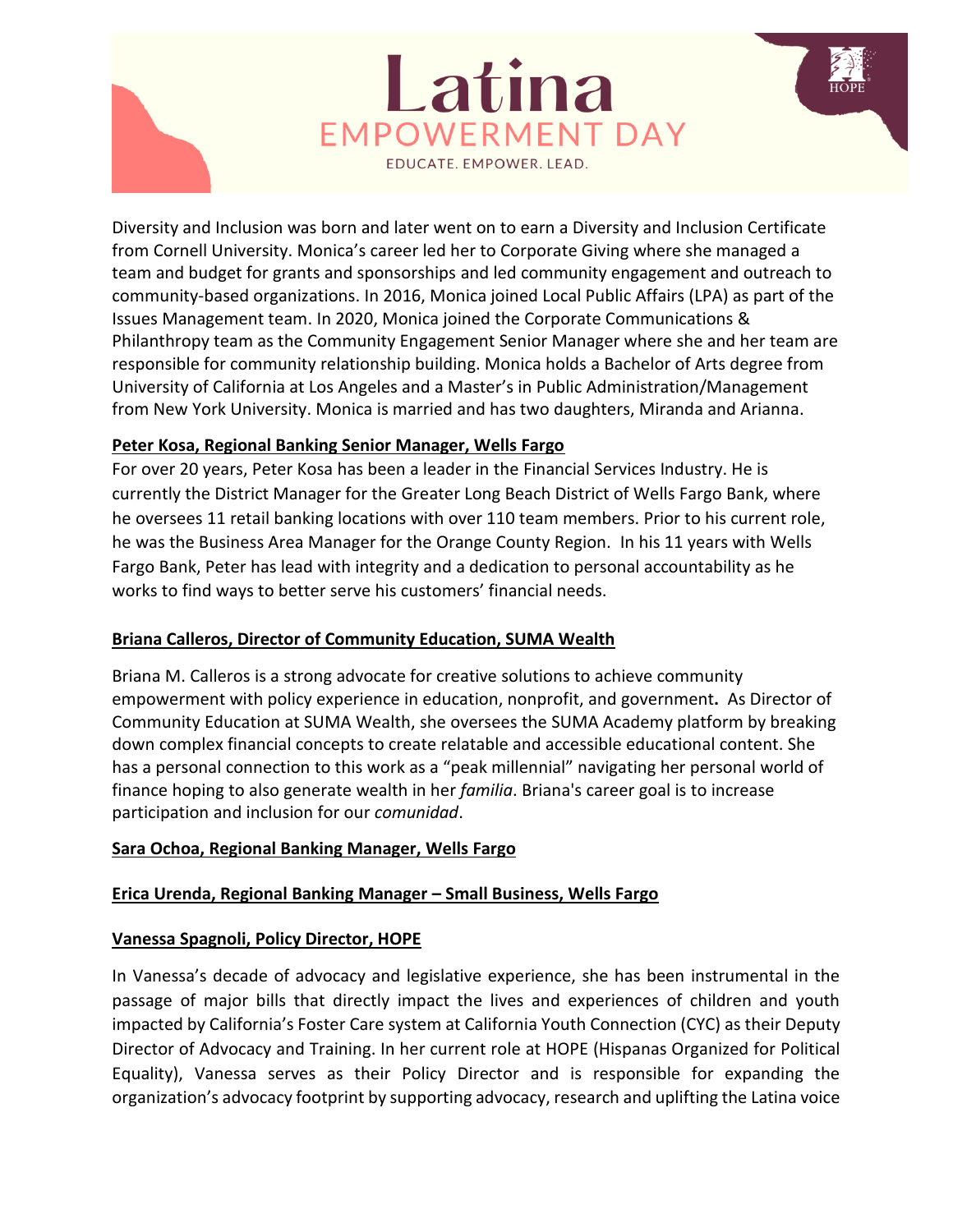



at decision-making tables. Vanessa is a founding member of the Sacramento Latina Leaders Network, which has grown to include over 300 women in the Sacramento region who celebrate and cultivate the leadership of Latinas. She also serves as the Recruitment Chair for the New Leaders Council, Sacramento which trains progressive leaders of tomorrow.

#### **Helen Torres, HLI '99,** *Executive Director & CEO, HOPE*

Helen Torres is the Chief Executive Officer of Hispanas Organized for Political Equality (HOPE) where she supervises and manages the day-to-day operations. Under her leadership, HOPE has grown into one of the leading women's leadership and advocacy organizations in California and the United States. Ms. Torres has over twenty years of alliance-building, community relations, marketing, and fundraising experience and expertise. Ms. Torres works with the community, corporate, and political leaders to create and promote opportunities that advance Latinas by establishing "Latina Smart" policy recommendations. In partnership with the HOPE Board of Directors and staff, Ms. Torres produces statewide and national conferences that educate and train over 3,000 Latinas per year.

#### **Mayor Robert Garcia, City of Long Beach**

Dr. Robert Garcia is an educator and the 28th Mayor of Long Beach. Mayor Garcia immigrated to the United States at age 5 and was raised in Southern California. The Mayor, a college and university educator, holds an M.A. from the University of Southern California and an Ed.D. in Higher Education from Cal State Long Beach, where he also earned his B.A. in Communications. Mayor Garcia is focused on making the City of Long Beach a leader in education, economic development, public health, and climate protection. As Mayor, he has championed progressive education policy, launched an aggressive climate plan, supported workers by increasing wages, and fought to expand and protect rights for women, immigrants, and the LGBT+ community. When the global coronavirus pandemic hit Long Beach in March of 2020, Mayor Garcia, the Long Beach Department of Public Health, and the regional health community took swift actions to protect the community. Under Mayor Garcia's leadership, Long Beach was acknowledged by government leaders and media around the country as a model city for its response to COVID-19 for containing the spread of the virus, providing a community-focused testing operation, and excelling at vaccine distribution. He is married to Matthew Mendez Garcia, a professor of political science at California State University, Long Beach

## **Councilwoman Mary Zendejas, District 1**

Mary Zendejas was elected into office on Tuesday November 5, 2019 and sworn into office on December 3, 2019. She is the first Latina wheelchair user to be elected to office in the nation. She has never met a challenge she couldn't tackle and overcome. As an infant, she was diagnosed with Polio, and later in High School started using a wheelchair daily. Her passion for